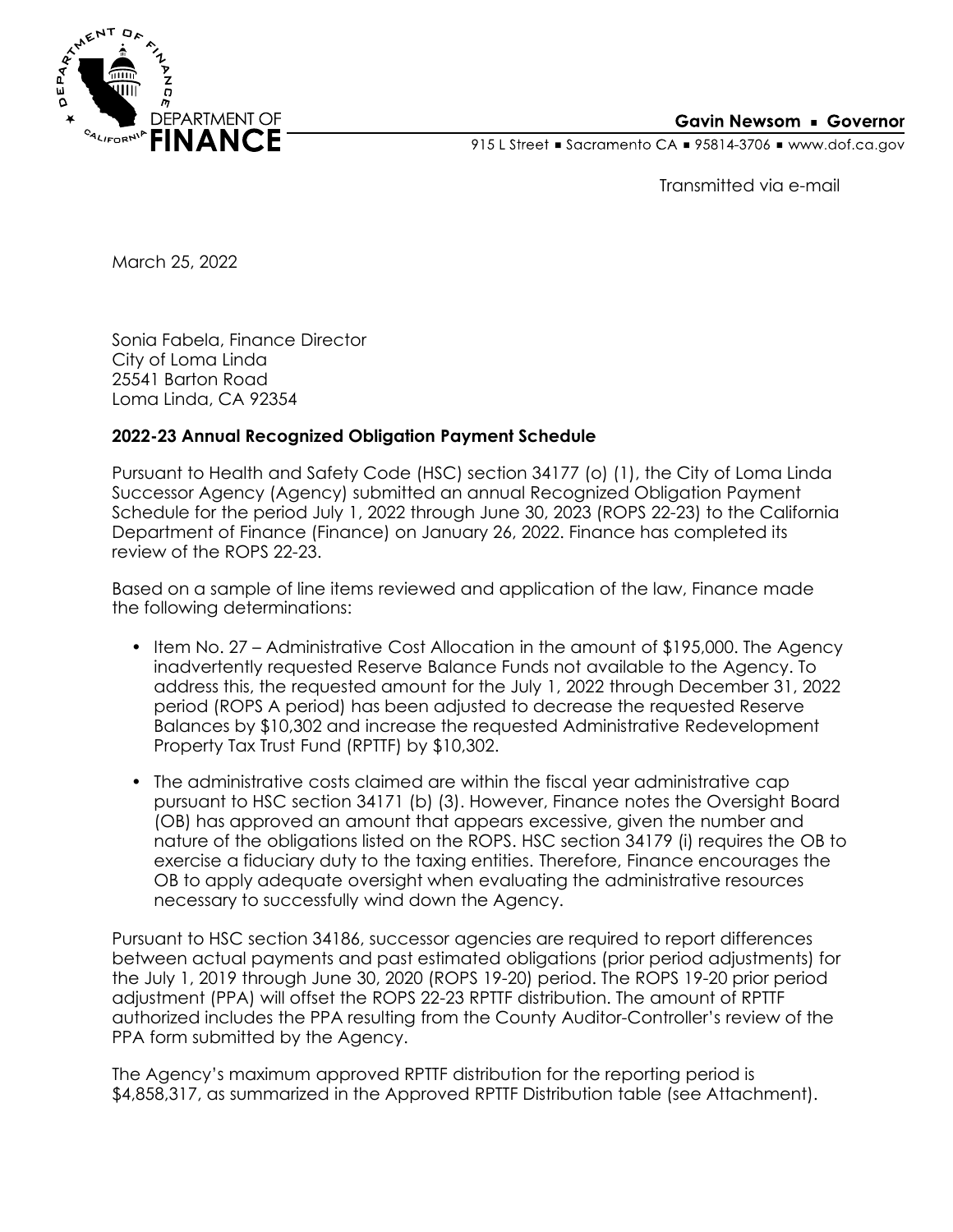Sonia Fabela March 25, 2022 Page 2

RPTTF distributions occur biannually, one distribution for the ROPS A period, and one distribution for the January 1, 2023 through June 30, 2023 period (ROPS B period), based on Finance's approved amounts. Since this determination is for the entire ROPS 22-23 period, the Agency is authorized to receive up to the maximum approved RPTTF through the combined ROPS A and B period distributions.

Except for the adjusted items, Finance approves the remaining items listed on the ROPS 22-23 at this time. If the Agency disagrees with our determination with respect to any items on the ROPS 22-23, except items which are the subject of litigation disputing our previous or related determinations, the Agency may request a Meet and Confer within five business days from the date of this letter. The Meet and Confer process and guidelines are available on our website:

# [http://dof.ca.gov/Programs/Redevelopment/Meet\\_And\\_Confer/](http://dof.ca.gov/Programs/Redevelopment/Meet_And_Confer/)

The Agency must use the RAD App to complete and submit its Meet and Confer request form.

Absent a Meet and Confer, this is our final determination regarding the obligations listed on the ROPS 22-23. This determination only applies to items when funding was requested for the 12-month period. If a determination by Finance in a previous ROPS is currently the subject of litigation, the item will continue to reflect the determination until the matter is resolved.

The ROPS 22-23 form submitted by the Agency and this determination letter will be posted on our website:

# <http://dof.ca.gov/Programs/Redevelopment/ROPS/>

This determination is effective for the ROPS 22-23 period only and should not be conclusively relied upon for future ROPS periods. All items listed on a future ROPS are subject to Finance's review and may be adjusted even if not adjusted on this ROPS or a preceding ROPS. The only exception is for items that have received a Final and Conclusive determination from Finance pursuant to HSC section 34177.5 (i). Finance's review of Final and Conclusive items is limited to confirming the scheduled payments as required by the obligation.

The amount available from the RPTTF is the same as the amount of property tax increment available prior to the enactment of the redevelopment dissolution law. Therefore, as a practical matter, the ability to fund the items on the ROPS with property tax increment is limited to the amount of funding available to the Agency in the RPTTF.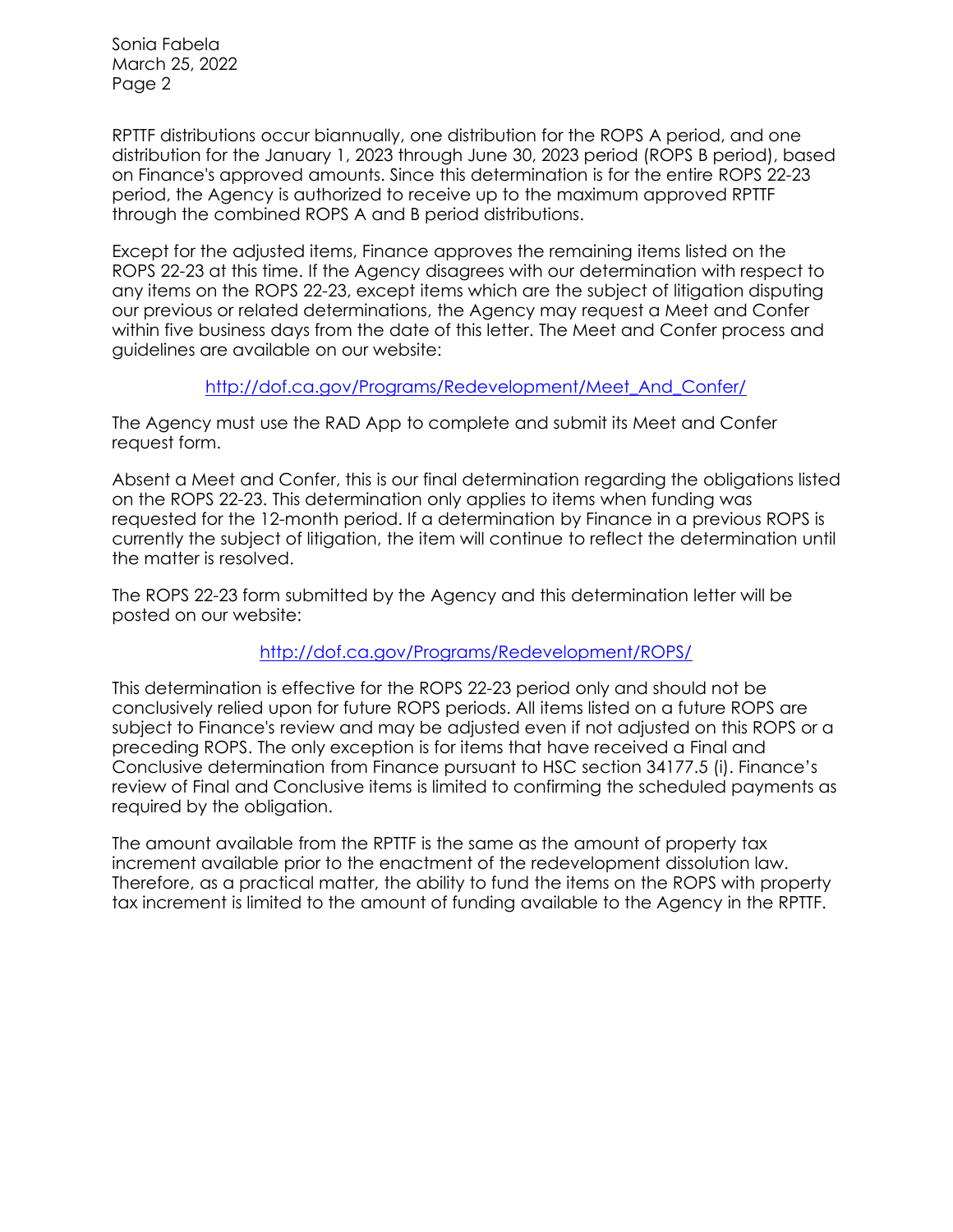Sonia Fabela March 25, 2022 Page 3

Please direct inquiries to Zuber Tejani, Supervisor, or Brian Johnson, Staff, at (916) 322-2985.

Sincerely,

Charyl S. McComick

JENNIFER WHITAKER Program Budget Manager

Linda Santillano, Chief Deputy, Property Tax, San Bernardino County cc: Steve Dukett, TKE Engineering, City of Loma Linda